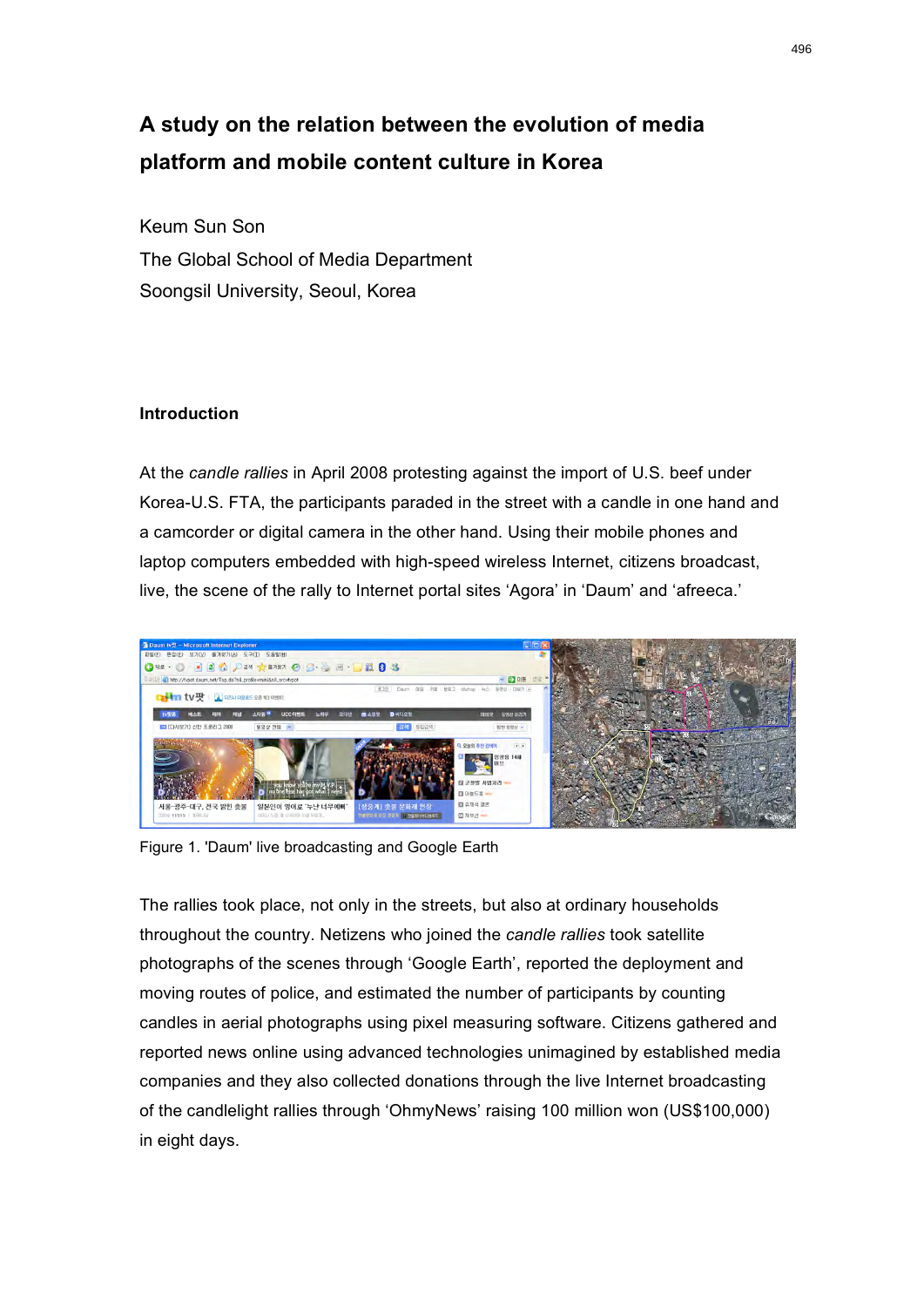### **'One-Person Media' and multitude**

Korea, which is expected to have a population of around 50 million in 2010, ranks first in the world in computer diffusion rate, super high speed communication network, and the digital opportunity index. Currently, as of 2009, the number of subscribers to high-speed Internet is over 15.5 million and that to mobile telecommunication is over 45 million.



Figure 2. One-person media

In this way, it was ordinary people and the public who opened the new paradigm of 'One-Person Media' in Korea. People who provided a ground for faster and more vivid communication than news by professional reporters are no longer a simple mass or crowd. They can be defined as 'Multitude' with swarm intelligence who are individuals and who participate voluntarily. Multitude is a political term first used by Machiavelli and reiterated by Spinoza. Recently the term has returned to prominence because of its conceptualization as a new model for organization of resistance against the global capitalist system - as described by political theorists Antonio Negri and Michael Hardt.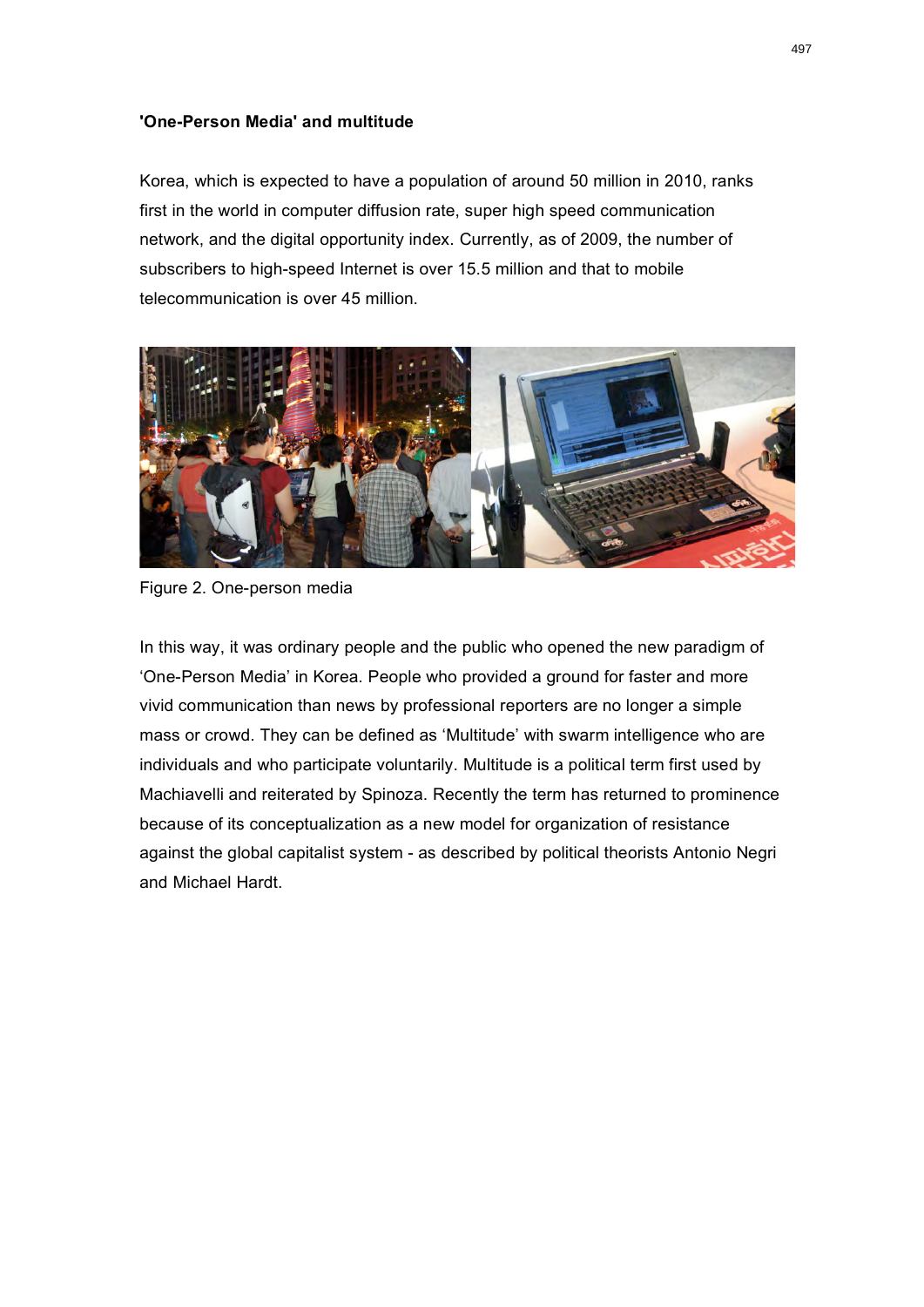

Figure 3. Digital citizen broadband democracy in Korea

#### **Mobile content culture in Korea**

Today's media environment created by the advance of information technology has made fundamental impacts not only on human society, culture and the arts but also on our daily communication and habits. In particular, space-centred human life has been deconstructed into the style of time-centred 'digital nomads'.

In the evolving media environment, the public or users broker the conventional way of communication and produce new content UGC (User Generated Content). In particular UGC based on Web 2.0 was a case of the materialization of the Web as a platform - which began to gain strength and leads user-centred online culture. In 2006, Google, the largest Internet search engine, took over YouTube, the biggest video content site in the U.S. YouTube has made a great contribution to the external expansion of UGC by broadening the width of UGC production and promoting its sharing and distribution - before culture is connected to consumption activity. On the other hand, the multitude's unique UGC creation method displayed at the candle demonstrations in Seoul in 2008, and the public mechanism for sharing the method - presented the vision of personal broadband. This means that network is replaced by the Internet as a ubiquitous environment: users and contents become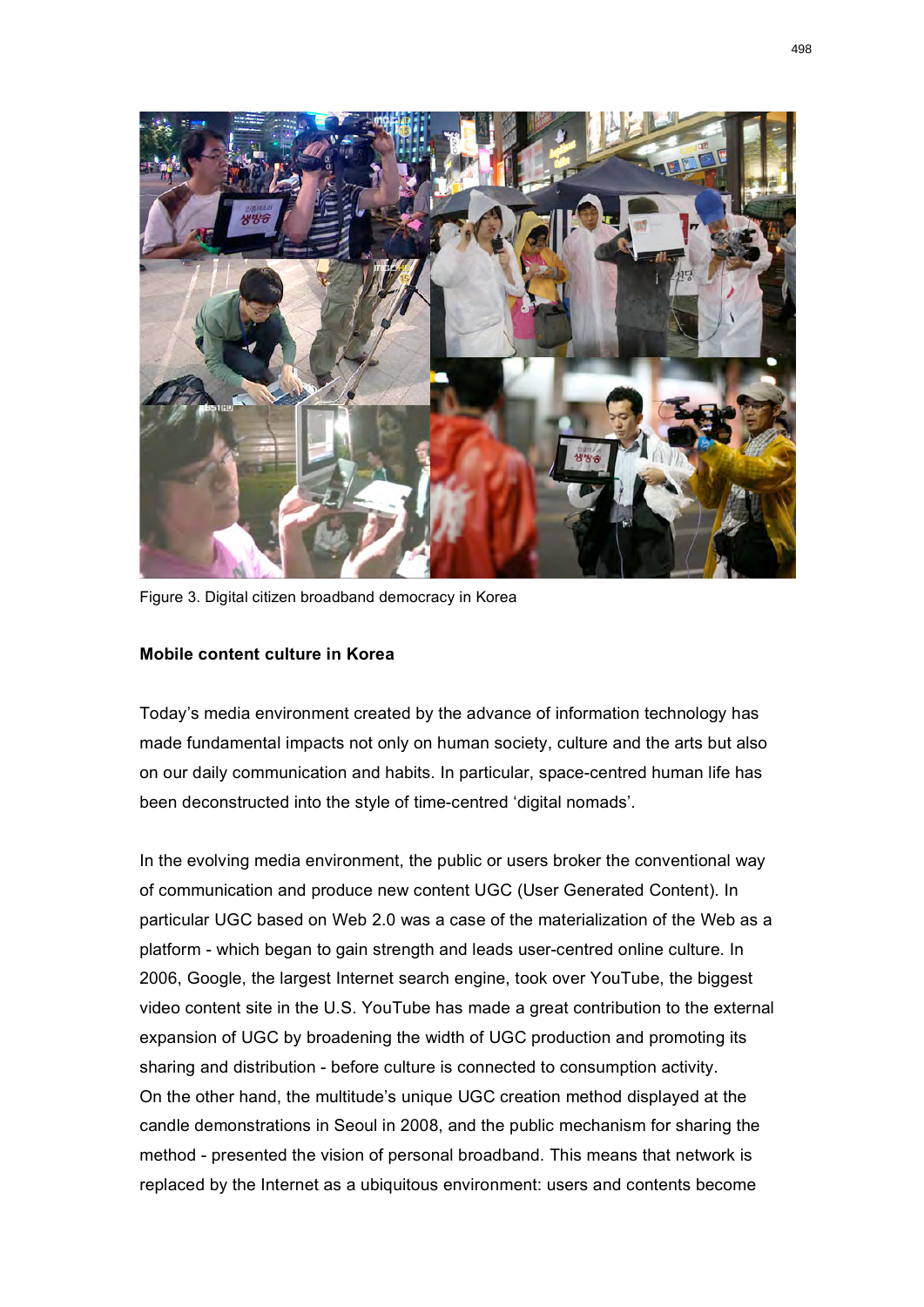the centre of telecommunication, and a new content mass production system has been established. 'France 24' is a news broadcasting system in France, called a new form of expression through the medium of the Internet - 'broadband democracy.'

| Multitude    | Digital content producing activities                    | Media             |
|--------------|---------------------------------------------------------|-------------------|
| Participator | a) Rally participants                                   | - Mobile Phone    |
|              | b) To communicate with other participants using calls   |                   |
|              | and text message                                        |                   |
|              | c) Notify to the friends and family about the situation |                   |
| Recorder     | a) Take photos and videos at the rally, and then        | - Digital Camera  |
|              | uploaded those files on the internet                    | - Camcorder       |
|              | b) Live broadcast on the 'afreeca' though a laptop      |                   |
|              | webcam.                                                 |                   |
| Analyst      | a) Posted information about attending the rally         | - Internet        |
|              | preparations such as candles, blankets, foods, even     | - Photoshop       |
|              | though when they are coped with police situation.       |                   |
|              | b) Estimated the number of participants by counting     |                   |
|              | candles in aerial photographs using pixel measuring     |                   |
|              | software.                                               |                   |
| Spreader     | a) Free discussions and arguments on the personal       | - Internet        |
|              | blogs and public broadcasting boards.                   | - Broadcasting    |
|              | b) Update real-time news                                | (Daum 'Agora',    |
|              |                                                         | afreeca, ColorTV) |
|              |                                                         | - Blog            |

Table 1. Categories of multitude type as media activities

# **Conclusion**

This study analyzed the new information communication structure in Korea through the case of media utilization in the *candle rallies*, and suggested the possibility of a new culture. In addition, we attempted to illuminate the characteristics of mobile content along with the evolution of media platforms by identifying distinctions between the multitude - using a transformed expression method - and conventional users.